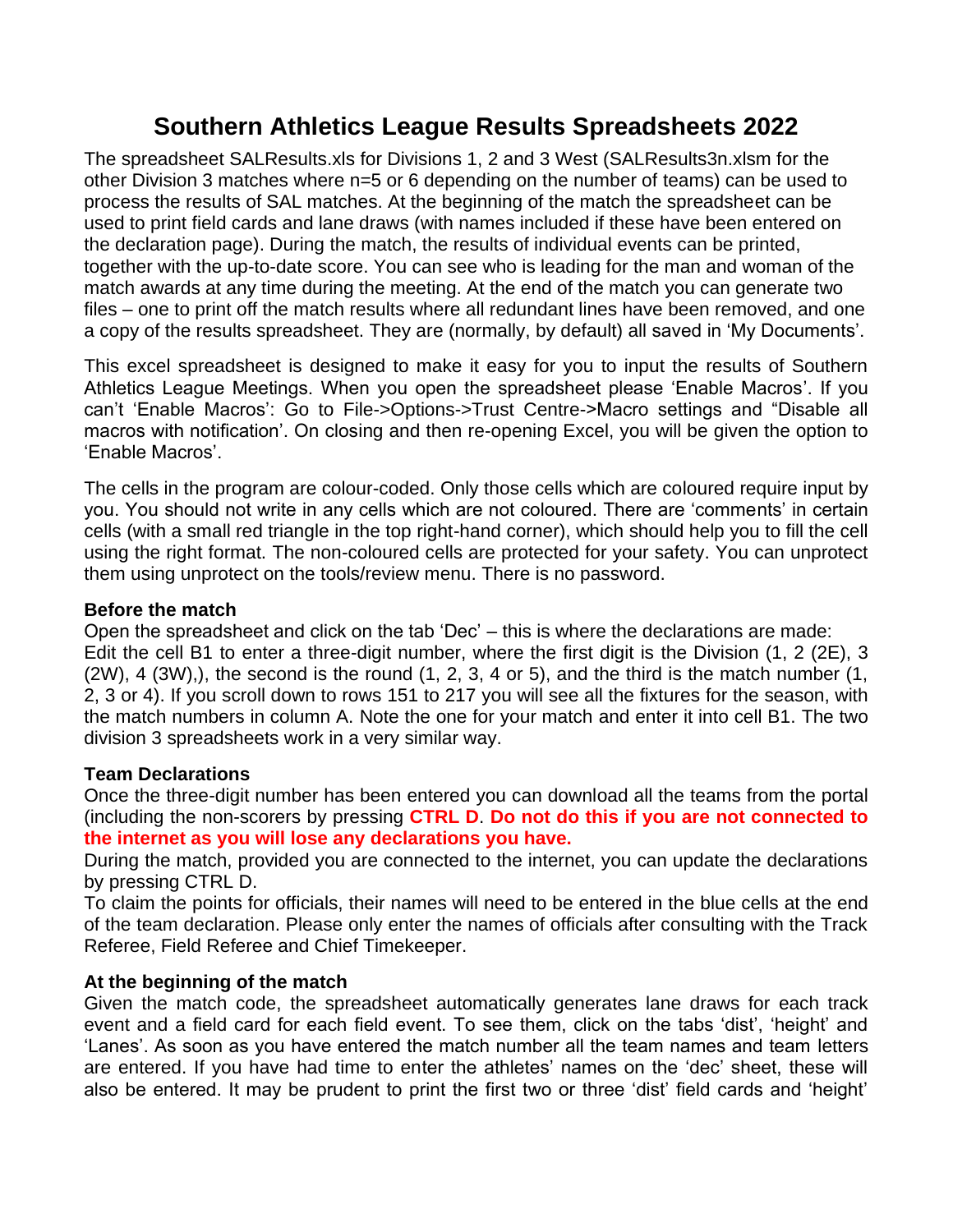cards so the match can get under way, and then print the rest of the field cards and the lane draw file once all the team declarations have been entered.

#### **Non-scoring athletes**

Non-scoring athletes downloaded from the portal will be shown in a table to the right of the nonscoring page. You need to add the numbers to each of these athletes. When the results come in, for each athlete enter an event, a position, a number and the performance. The number will pull over the information on the athlete from the table.

**Late change:** The pre-entered non-scorers will be entered into rows 33 to 122 in the table, allowing you to enter (using the first 30 rows) and allocate numbers to up to 30 athletes who turn up on the day, without them being overwritten when you update team declarations.

#### **Results**

When the results come in, you only need to look at the 'Results' worksheet. The team letter is input in column A (using a double letter for the B-string). (Be careful, Excel will sometimes autofill extra characters (for example when you type in a 'd' as the team letter, it may offer you 'dt' or 'dd'. If it tries to do this, type Backspace followed by enter – this should only be a problem when processing the first results.)

The performances are entered in column F. For events up to and including 400m and 400mH, record the time as seconds, so 84.1 rather than 1:24.1. For middle distance times record the time using the colon, i.e. 3:58.2.

Wind speeds for the sprint events (and the LJ and TJ) can be entered in the appropriate cell if wind-gauges are being used. In the event of a tie (or a dead heat) the points awarded can be changed in column G. When the results for an event have been input, highlight the result using the mouse, and then press **CTRL P** to print out the result and the latest team score (If this doesn't work try View->Macros->Macro1->Run). For example, to print out the result of the Men's 100m, click on cell B7; then holding down the Shift key, click on cell G16. All the cells between B7 and G16 should now be highlighted. Hold down the CTRL key and then press the 'p' key to print the result to your default printer (if Macros have been Enabled). For the men and women of the match awards, you can see the leading performances at the bottom of the Results page, calculated using the Revised Scoring Tables, at any time during the match by clicking on any cell on the results page and pressing **CTRL M** (If this doesn't work try View- >Macros->Macro3->Run).

Non-scoring results can be entered in the 'nonscoring' worksheet and printed out at the end of the meeting.

Any changes to the teams during the course of the match should be made to the 'Dec' worksheet, remembering to input the appropriate age category.

# **At the end of the match**

From the results worksheet, select 'print' from the file menu to print four copies of the 'Active Sheet' to give to each team manager. If you press **CTRL O** two output files will be created in the same area as the template (If this doesn't work try View->Macros->Macro2->Run). The first file 'salresults.xlsx' is a copy of the results package. The second file 'salmatchresults.xlsx' has all the results from the 'Results' worksheet, the non-scoring results, and the top six in the Manof-the-match results, with all redundant lines omitted, and could be used to print the match results more efficiently. You may wish to Rename these files (right click on the file and select